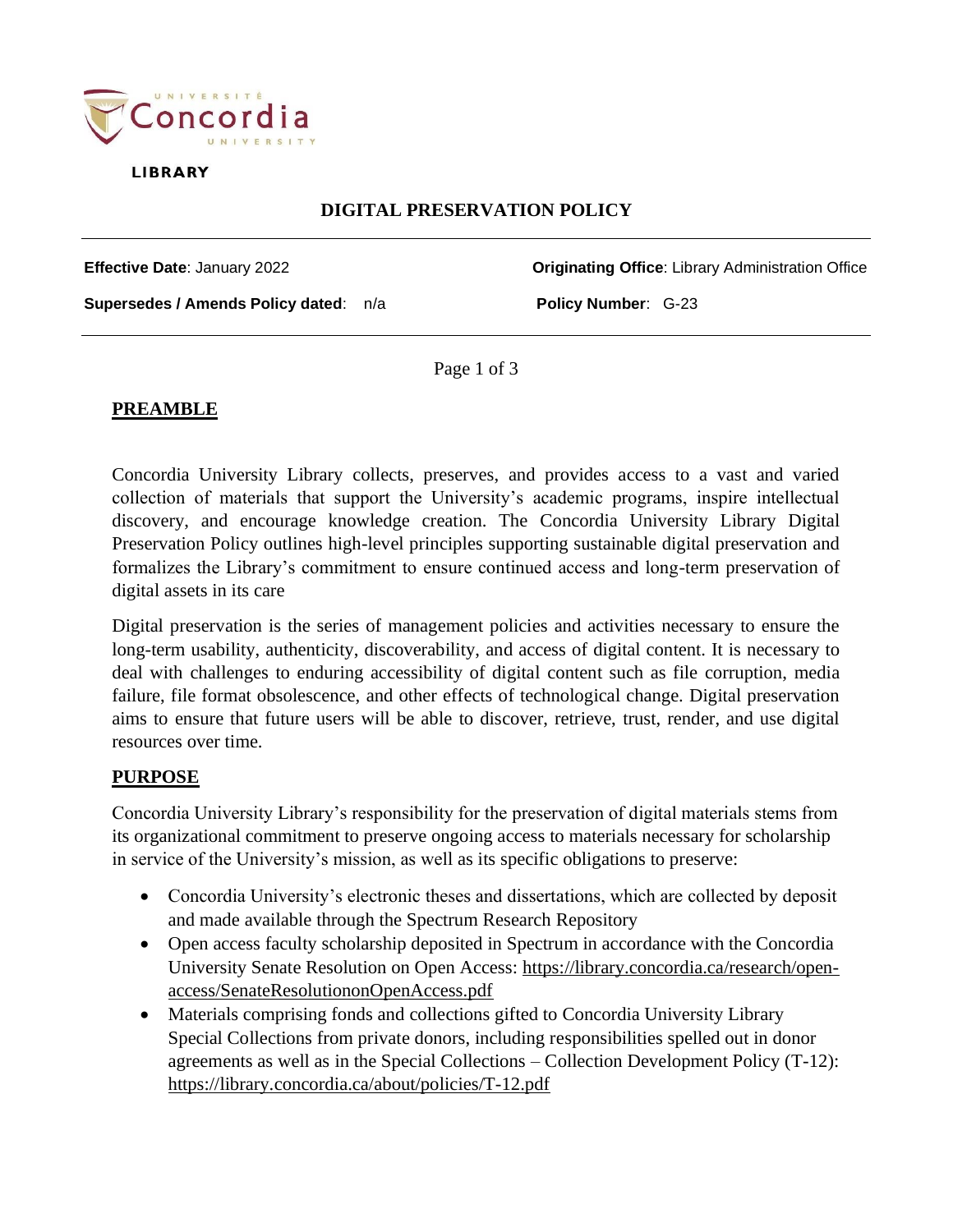

**LIBRARY** 

# **DIGITAL PRESERVATION POLICY**

**Effective Date**: January 2022 **Originating Office**: Library Administration Office **Supersedes / Amends Policy dated**: n/a **Policy Number**: G-23

Page 2 of 3

# **POLICY**

- 1. The preservation of digital materials is an ongoing process. Ensuring that digital information remains accessible and usable over time requires perpetual planning and action.
- 2. Not all materials require or deserve the same level of preservation treatment. Decisions about prioritization and appropriate treatment levels are determined on an ongoing basis by the Digital Preservation Committee based on a number of factors, including anticipated use and value of the materials, their uniqueness, and their relation to specific stakeholder communities and commitments. These decisions, as well as decisions about materials considered to be in or out of scope, are documented in the Digital Preservation Framework and in the Spectrum and Special Collections Format Policy Registries.
- 3. The Library's digital preservation activities conform with evolving standards and best practices from the digital preservation and digital curation communities.
- 4. The Library is committed to achieving long-term preservation and access of materials in a manner that is mindful of financial costs and environmental impact, to ensure the sustainability of its digital preservation activities.
- 5. The Library will reduce the burden of digital preservation system migrations over time by ensuring that Archival Information Packages (AIPs) are system-agnostic and portable, and otherwise avoiding vendor lock-in related to digital preservation processes.
- 6. Whenever possible, the Library commits to use open-source digital preservation solutions, and to be an active participant in the open-source projects and communities on which its digital preservation activities rely.

### **ROLES AND RESPONSIBILITIES**

University Librarian shall appoint a Digital Preservation Committee to recommend and oversee the implementation of a Digital Preservation Framework.Page 3 of 3